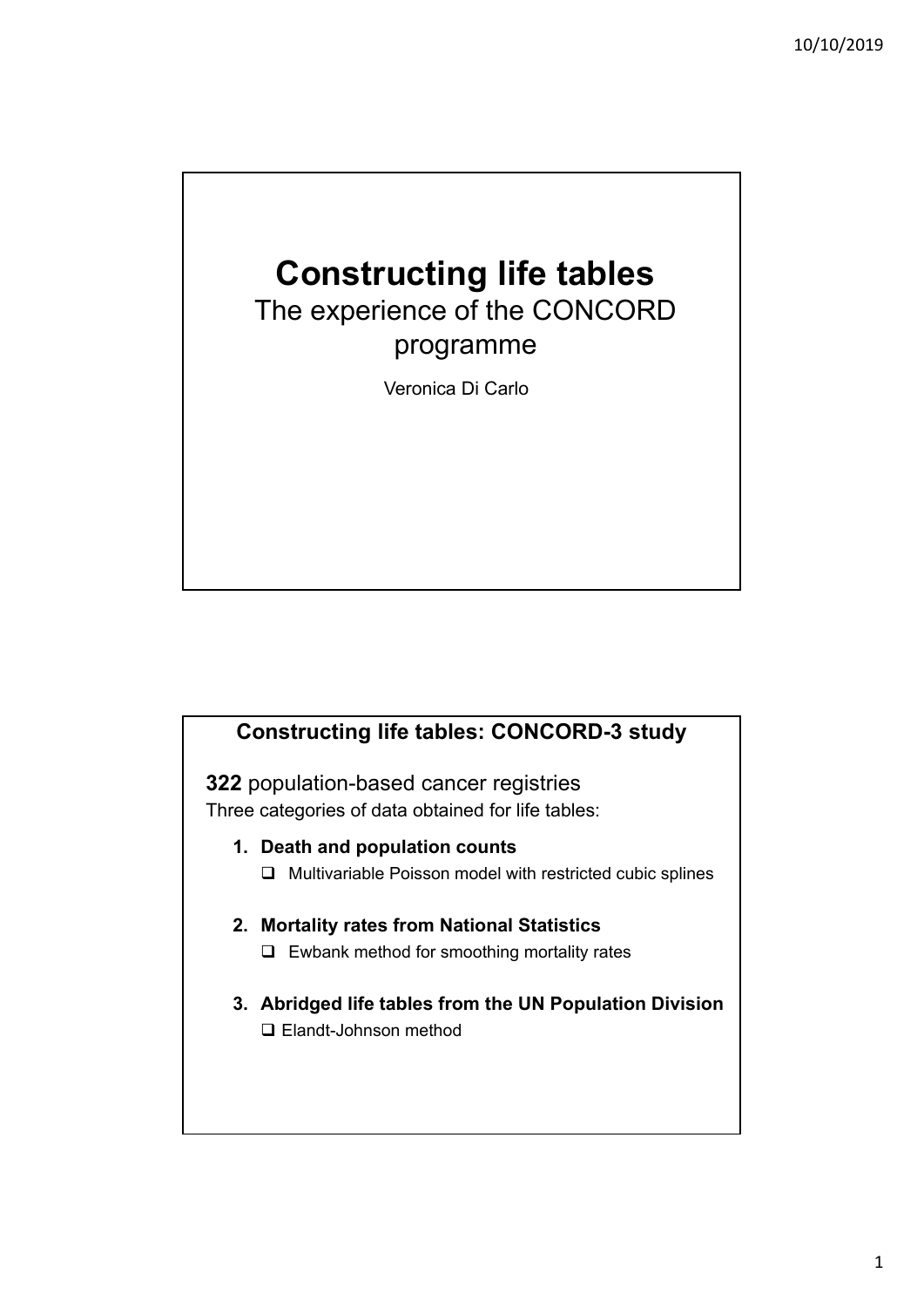

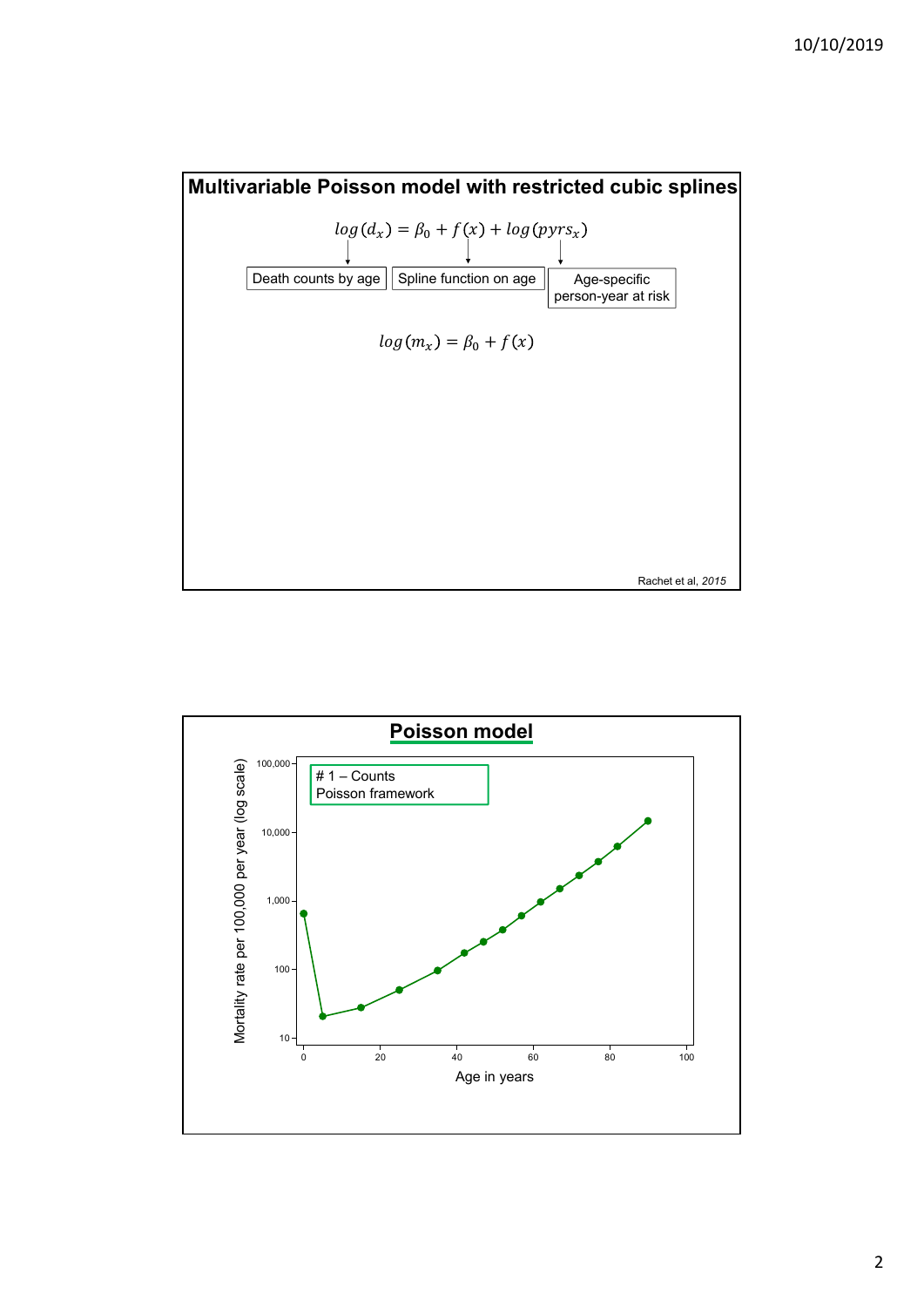

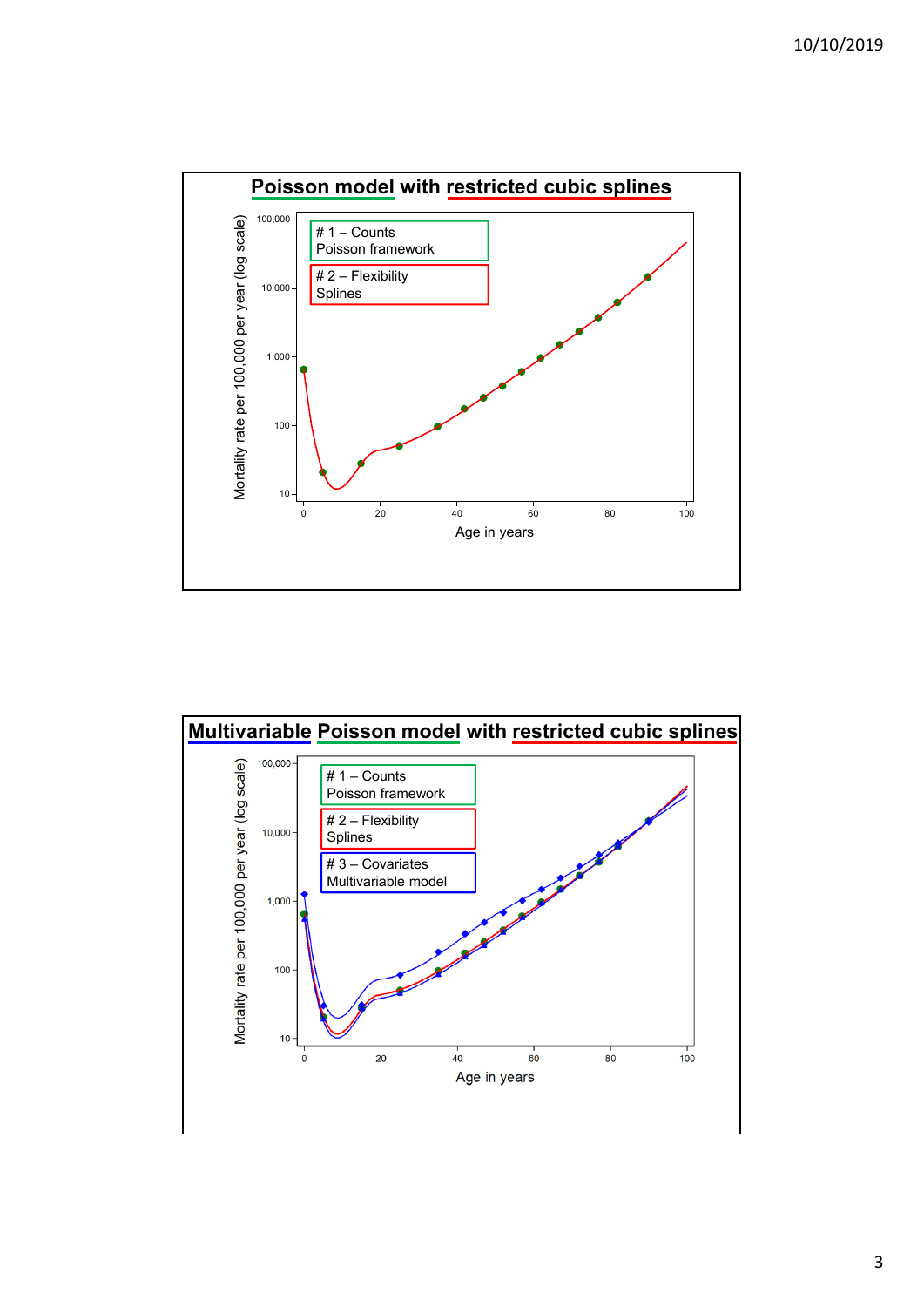



4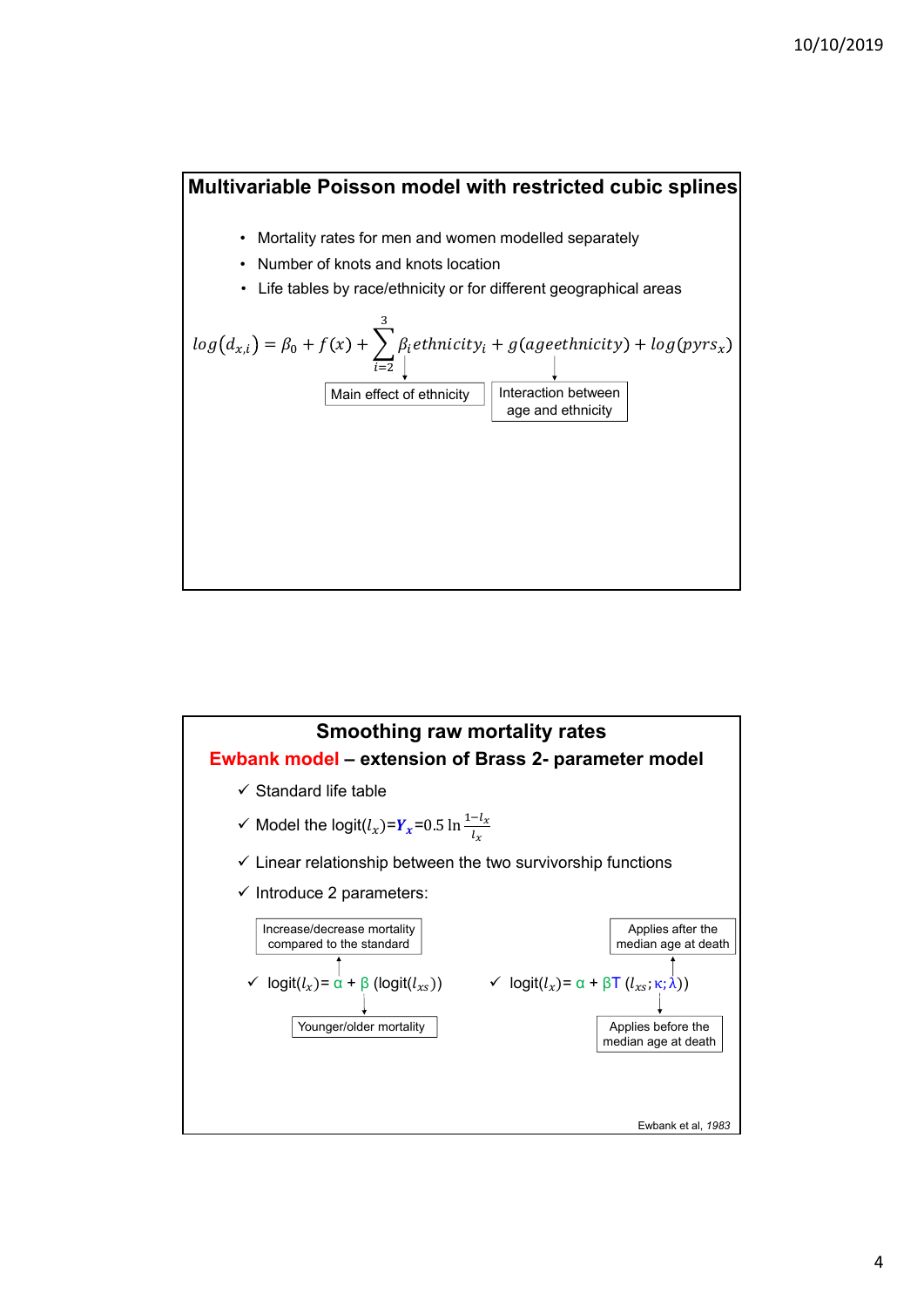| <b>Elandt-Johnson method</b>                  |                      |                               |            |                                                                                          |                    |                  |                     |                                          |                 |             |                                    |                       |  |  |
|-----------------------------------------------|----------------------|-------------------------------|------------|------------------------------------------------------------------------------------------|--------------------|------------------|---------------------|------------------------------------------|-----------------|-------------|------------------------------------|-----------------------|--|--|
|                                               |                      |                               |            | Death and population counts                                                              |                    |                  |                     | Mortality rates from National Statistics |                 |             |                                    |                       |  |  |
|                                               |                      |                               |            |                                                                                          |                    |                  |                     |                                          |                 |             |                                    |                       |  |  |
|                                               |                      |                               |            |                                                                                          |                    |                  |                     |                                          |                 |             |                                    |                       |  |  |
|                                               |                      | Not available or not reliable |            |                                                                                          |                    |                  |                     |                                          |                 |             |                                    |                       |  |  |
|                                               |                      |                               |            |                                                                                          |                    |                  |                     |                                          |                 |             |                                    |                       |  |  |
|                                               |                      |                               |            |                                                                                          |                    |                  |                     |                                          |                 |             |                                    |                       |  |  |
| United Nation Population Division Life tables |                      |                               |            |                                                                                          |                    |                  |                     |                                          |                 |             |                                    |                       |  |  |
|                                               |                      |                               |            |                                                                                          |                    |                  |                     |                                          |                 |             |                                    |                       |  |  |
|                                               |                      |                               | Central    | Abridged life table, for females, by region, subregion and country<br><b>Probability</b> | <b>Probability</b> |                  | Number of Number of | <b>Number of</b>                         | <b>Survival</b> | Person-     |                                    | <b>Average number</b> |  |  |
| Region, subregion.<br>country or area*        | Period               | Age $(x)$                     | death rate | of dvina                                                                                 | of surviving       | <b>survivors</b> | deaths              | person-years                             | ratio           | vears lived | <b>Expectation</b><br>of life e(x) | of years lived        |  |  |
|                                               |                      |                               | m(x, n)    | q(x,n)                                                                                   | p(x,n)             | I(x)             | d(x, n)             | lived $L(x, n)$                          | S(x, n)         | T(x)        |                                    | a(x,n)                |  |  |
| Afghanistan                                   | 1950-1955            | $\mathbf 0$                   | 0.32005    | 0.26494                                                                                  | 0.73506            | 100 000          | 26 494              | 82779                                    | 0.68486         | 2942591     | 29.43                              | 0.35                  |  |  |
| Afghanistan                                   | 1950-1955            | 1                             | 0.05017    | 0.17721                                                                                  | 0.82279            | 73506            | 13026               | 259 649                                  | 0.85692         | 2859812     | 38.91                              | 1.36                  |  |  |
| Afghanistan                                   | 1950-1955            | 5                             | 0.01051    | 0.05101                                                                                  | 0.94899            | 60 480           | 3085                | 293 435                                  | 0.95833         | 2 600 163   | 42.99                              | 2.09                  |  |  |
| Afahanistan                                   | 1950-1955            | 10                            | 0.00816    | 0.04000                                                                                  | 0.96000            | 57 395           | 2296                | 281 207                                  | 0.95492         | 2 306 729   | 40.19                              | 2.49                  |  |  |
| Afghanistan                                   | 1950-1955            | 15                            | 0.01073    | 0.05230                                                                                  | 0.94770            | 55 099           | 2882                | 268 531                                  | 0.94113         | 2025521     | 36.76                              | 2.58                  |  |  |
| Afghanistan                                   | 1950-1955            | 20                            | 0.01348    | 0.06523                                                                                  | 0.93477            | 52 218           | 3 4 0 6             | 252722                                   | 0.93081         | 1756990     | 33.65                              | 2.54                  |  |  |
| Afghanistan                                   | 1950-1955            | 25                            | 0.01512    | 0.07285                                                                                  | 0.92715            | 48812            | 3556                | 235 236                                  | 0.92256         | 1504268     | 30.82                              | 2.52                  |  |  |
| Afghanistan                                   | 1950-1955            | 30                            | 0.01714    | 0.08219                                                                                  | 0.91781            | 45 256           | 3719                | 217 020                                  | 0.91386         | 1269032     | 28.04                              | 2.51                  |  |  |
| Afghanistan                                   | 1950-1955            | 35                            | 0.01884    | 0.08997                                                                                  | 0.91003            | 41537            | 3737                | 198 325                                  | 0.90681         | 1052013     | 25.33                              | 2.50                  |  |  |
| Afghanistan                                   | 1950-1955            | 40                            | 0.02028    | 0.09648                                                                                  | 0.90352            | 37800            | 3647                | 179 844                                  | 0.90067         | 853 687     | 22.58                              | 2.49                  |  |  |
| Afghanistan                                   | 1950-1955            | 45                            | 0.02192    | 0 10396                                                                                  | 089604             | 34 153           | 3.551               | 161979                                   | 088285          | 673844      | 1973                               | 2.53                  |  |  |
| Afghanistan                                   | 1950-1955            | 50                            | 0.02854    | 0.13337                                                                                  | 0.86663            | 30 602           | 4081                | 143 003                                  | 0.85112         | 511864      | 16.73                              | 2.55                  |  |  |
| Afghanistan                                   | 1950-1955            | 55                            | 0.03665    | 0.16821                                                                                  | 0.83179            | 26 5 21          | 4461                | 121713                                   | 0.79892         | 368 862     | 13.91                              | 2.56                  |  |  |
| Afghanistan                                   | 1950-1955            | 60                            | 0.05444    | 0.23997                                                                                  | 0.76003            | 22 060           | 5 2 9 4             | 97 239                                   | 0.72699         | 247 149     | 11.20                              | 2.53                  |  |  |
| Afghanistan                                   | 1950-1955            | 65                            | 0.07411    | 0.31248                                                                                  | 0.68752            | 16766            | 5 2 3 9             | 70 691                                   | 0.63584         | 149 910     | 8.94                               | 2.49                  |  |  |
| Afghanistan                                   | 1950-1955            | 70                            | 0.10992    | 0.42861                                                                                  | 0.57139            | 11527            | 4941                | 44 948                                   | 0.51201         | 79 219      | 6.87                               | 2.43                  |  |  |
| Afghanistan                                   | 1950-1955            | 75                            | 0 16084    | 0.56201                                                                                  | 0.43799            | 6586             | 3702                | 23 014                                   | 0.37755         | 34 270      | 5.20                               | 2.32                  |  |  |
| Afghanistan                                   | 1950-1955            | 80                            | 0.23240    | 0.69996                                                                                  | 0.30004            | 2885             | 2019                | 8689                                     | 0.22809         | 11 256      | 3.90                               | 2.16                  |  |  |
| Afghanistan                                   | 1950-1955            | 85                            | 0.33713    |                                                                                          | $\mathbf{r}$       | 866              | 866                 | 2567                                     |                 | 2567        | 2.97                               | 2.97                  |  |  |
|                                               | Elandt-Johnson, 1980 |                               |            |                                                                                          |                    |                  |                     |                                          |                 |             |                                    |                       |  |  |